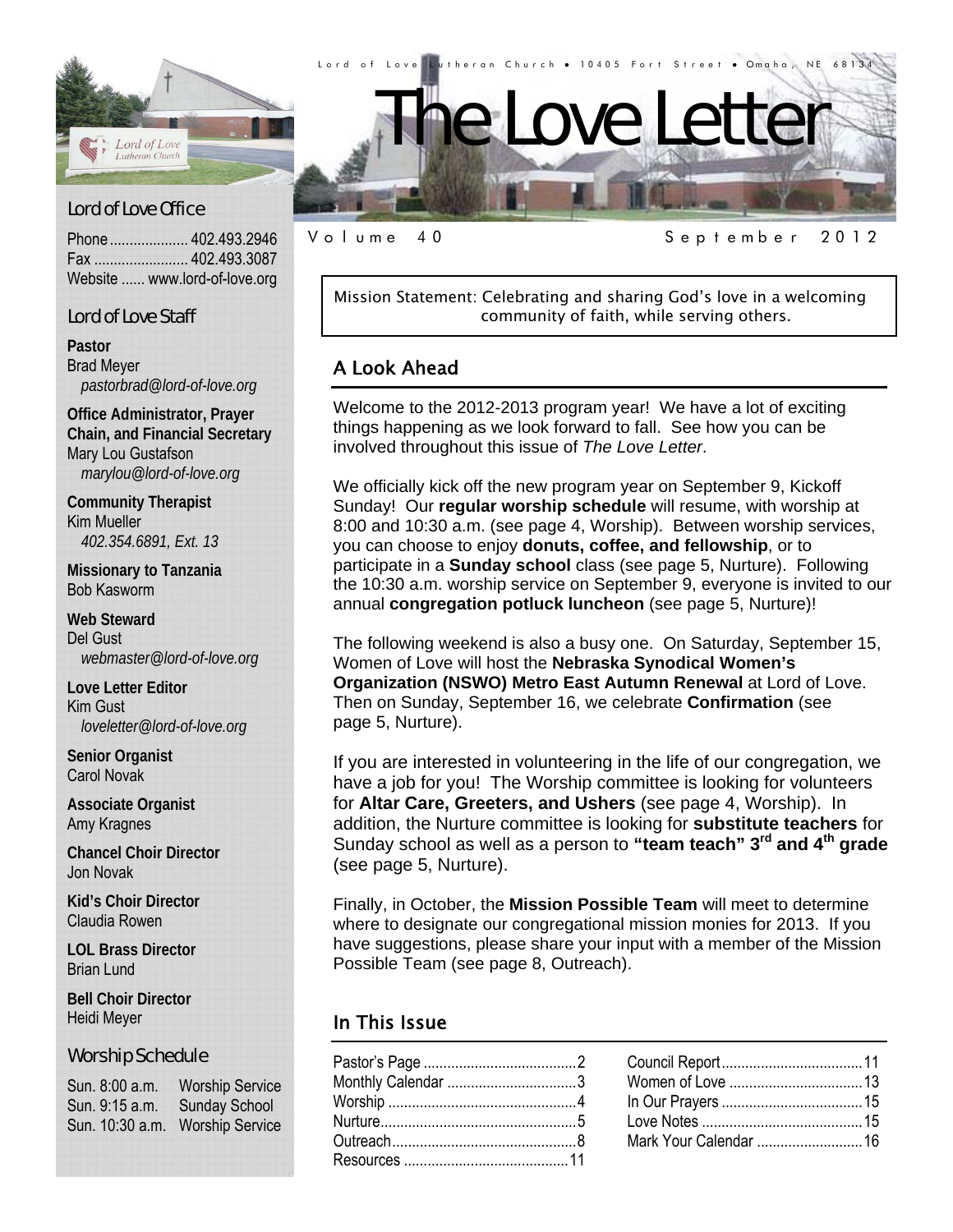#### People Watching by Pastor Brad

One of my favorite past times is "people watching." I enjoy observing interactions between family members, interesting fashion statements being made by passersby, or simply just wondering what the person may be doing at this point in their life.

While Heidi and I were on vacation, I had the opportunity to watch people in airports, on public transportation, on a cruise ship (sorry – just had to mention that!), and shopping in stores.

It was on our flight home that we noticed three women traveling together, for business or pleasure we are not sure. As soon as the announcement was made that the flight was ready to board, they were among the first to launch themselves toward the gangway, like the plane was going to take off without them. Even though their specific group number hadn't been called, they stood in the way of others trying to board the plane in an orderly manner.

Due to the small size of the plane, many of the bags had to be checked at the bottom of the gangway and then collected when we disembarked. After the flight, a number of us were standing in line up the gangway to collect our suitcases. This same group of women nudged themselves ahead of the others to grab their luggage as soon as it appeared, ignoring the line of people behind them.

I didn't recognize these women as Hollywood movie stars with the paparazzi scrambling about, nor foreign dignitaries, or any other important figure that felt entitled to go to the head of the line. They simply ignored the rest of us humble folks, grabbed their bags, and without a parting royal wave in our direction, took off up the gangway.

I know that all of us, at one time or another, get wrapped up in our own world or believe that the world revolves around us. But what is it that puts us in such a rush that we don't pay attention to those around us?

I'm pretty sure that Jesus was a "people watcher," too. He observed those around him. He observed enough human behavior to tell a parable in Luke 14:7-11 about not being so quick to take the place of honor at the banquet table, but rather wait to be asked to come forward. Jesus calls us to humble ourselves. "Those who exalt themselves will be humbled, and those who humble themselves will be exalted" (Luke 14:11). He realized the importance of responding to others needs before our own.

Holy Scriptures remind us that as God's people, it is our responsibility to take care of those around us and to model lives of service. What is required of us as God's people? "He has told you, O mortal, what is good; and what does the Lord require of you but to do justice, and to live kindness, and to walk humbly with our God" (Micah 6:8).

As we jump back into the rush of our Fall schedules, and even during the slow times, let's not forget to look around us to see where there are those in need or those whom we can show a little kindness. Opportunities are there when we can show a little humbleness by allowing someone else's need to come before our own.

God grant us all the knowledge and wisdom to live humbly.

Peace, Pastor Brad



The Love Letter **2** September 2012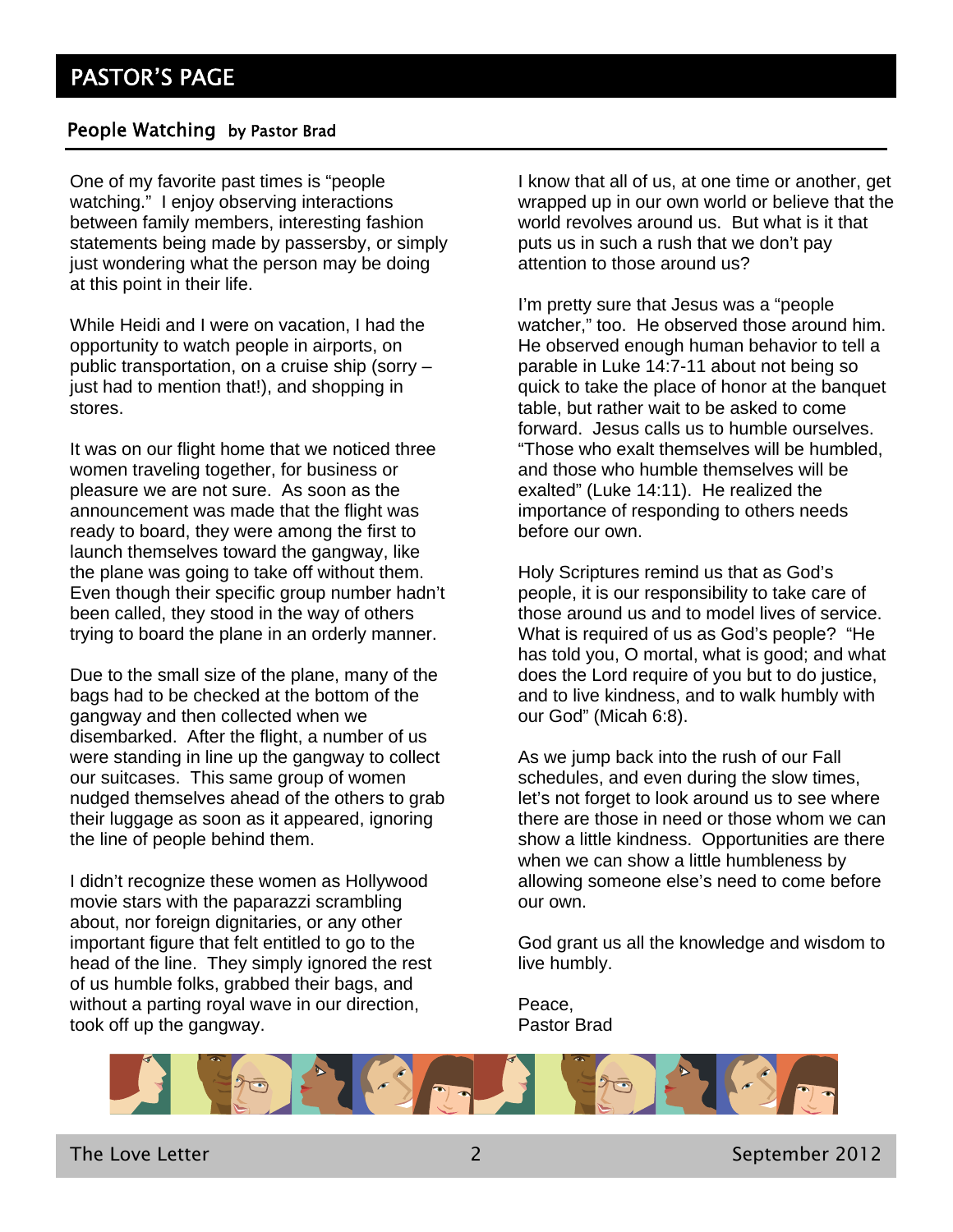# MONTHLY CALENDAR

| <b>September 2012</b>                                                                                                                                                                                                     |                                                               |                                                         |                                                                                                                                                   |                                                             |                                                                                                                        |                                                                                                                    |
|---------------------------------------------------------------------------------------------------------------------------------------------------------------------------------------------------------------------------|---------------------------------------------------------------|---------------------------------------------------------|---------------------------------------------------------------------------------------------------------------------------------------------------|-------------------------------------------------------------|------------------------------------------------------------------------------------------------------------------------|--------------------------------------------------------------------------------------------------------------------|
| <b>Sunday</b>                                                                                                                                                                                                             | <b>Monday</b>                                                 | <b>Tuesday</b>                                          | Wednesday                                                                                                                                         | <b>Thursday</b>                                             | Friday                                                                                                                 | <b>Saturday</b>                                                                                                    |
|                                                                                                                                                                                                                           |                                                               |                                                         |                                                                                                                                                   |                                                             |                                                                                                                        | 1<br>7:00am Men's<br>Breakfast & Bible<br>Study                                                                    |
| $\overline{2}$<br>9:00am Worship &<br>Communion                                                                                                                                                                           | 3<br>Office Closed for<br>Labor Day<br>8:00pm AA & Al<br>Anon | 4<br>9:00am Quilters<br>7:00pm Vision &<br>Coordination | 5<br>5:00pm 9th grade<br>Confirmands Mtg.<br>6:00pm Brass<br>6:00pm Resources<br>6:00pm "Gather"<br><b>Bible Study</b><br>7:15pm Chancel<br>Choir | 6<br>9:30am Text Study<br>@ Guthrie's<br>7:00pm Boy Scouts  | 7:30pm AA                                                                                                              | 8<br>7:00am Men's<br>Breakfast & Bible<br>Study                                                                    |
| 19<br>Kick-Off Sunday<br>8:00am Worship &<br>Communion<br>9:15am Sunday<br>School<br>10:30am Worship &<br>Communion<br>11:30am Potluck<br>Lunch<br>6:00pm & 7:00 PM<br>Bell Choir<br>Rehearsal                            | 10<br>8:00pm AA & Al<br>Anon                                  | 11                                                      | 12<br>5:00pm 9th grade<br>Confirmands Mtg.<br>6:00pm Brass<br>7:15pm Chancel<br>Choir                                                             | 13<br>9:30am Text Study<br>@ Guthrie's<br>7:00pm Boy Scouts | 14<br>8:00am Crane Coffee Women of Love<br>Fellowship<br>7:30pm AA                                                     | 15<br>Autumn Renewal<br>7:00am Men's<br>Breakfast & Bible<br>Study                                                 |
| 16<br>8:00am Worship &<br>Communion<br>9:15am Sunday<br>School<br>0:30am<br>Confirmation<br>Worship &<br>Communion<br>4:00pm Sunnyslope<br>Pool Spaghetti<br>Dinner<br>6:00pm & 7:00 PM<br><b>Bell Choir</b><br>Rehearsal | 17<br>8:00pm AA & Al<br>Anon                                  | 18<br>9:00am Quilters<br>7:00pm Church<br>Council       | 19<br>5:00pm<br>Confirmation<br>instruction begins<br>5:30pm Luther Kids<br>5:30pm Supper<br>6:00pm Brass<br>7:15pm Chancel<br>Choir              | 20<br>9:30am Text Study<br>@ Guthrie's<br>7:00pm Boy Scouts | 21<br>7:30pm AA                                                                                                        | 22<br>7:00am Men's<br>Breakfast & Bible<br>Study                                                                   |
| 23<br>8:00am Worship &<br>Communion<br>9:15am Sunday<br>School<br>10:30am Worship &<br>Communion<br>6:00pm & 7:00 PM<br>Bell Choir<br>Rehearsal                                                                           | 24<br>8:00pm AA & Al<br>Anon                                  | 25                                                      | 26<br>5:00pm<br>Confirmation<br>5:30pm Supper<br>5:30pm Luther Kids<br>6:00pm Brass<br>7:15pm Chancel<br>Choir                                    | 27<br>9:30am Text Study<br>@ Guthrie's<br>7:00pm Boy Scouts | 28<br>8:00am Crane Coffee 7:00am Men's<br>Fellowship<br>5:30pm<br>Lange/Drakulich<br>Wedding<br>Rehearsal<br>7:30pm AA | 29<br>Breakfast & Bible<br>Study<br>8:00am Worship<br>Planning<br>4:00 <sub>pm</sub><br>Lange/Drakulich<br>Wedding |
| 30<br>8:00am Worship &<br>Communion<br>9:15am Sunday<br>School<br>10:30am Worship &<br>Communion<br>1:00pm District 18<br>AA<br>6:00pm & 7:00 PM<br>Bell Choir<br>Rehearsal                                               |                                                               |                                                         |                                                                                                                                                   |                                                             |                                                                                                                        |                                                                                                                    |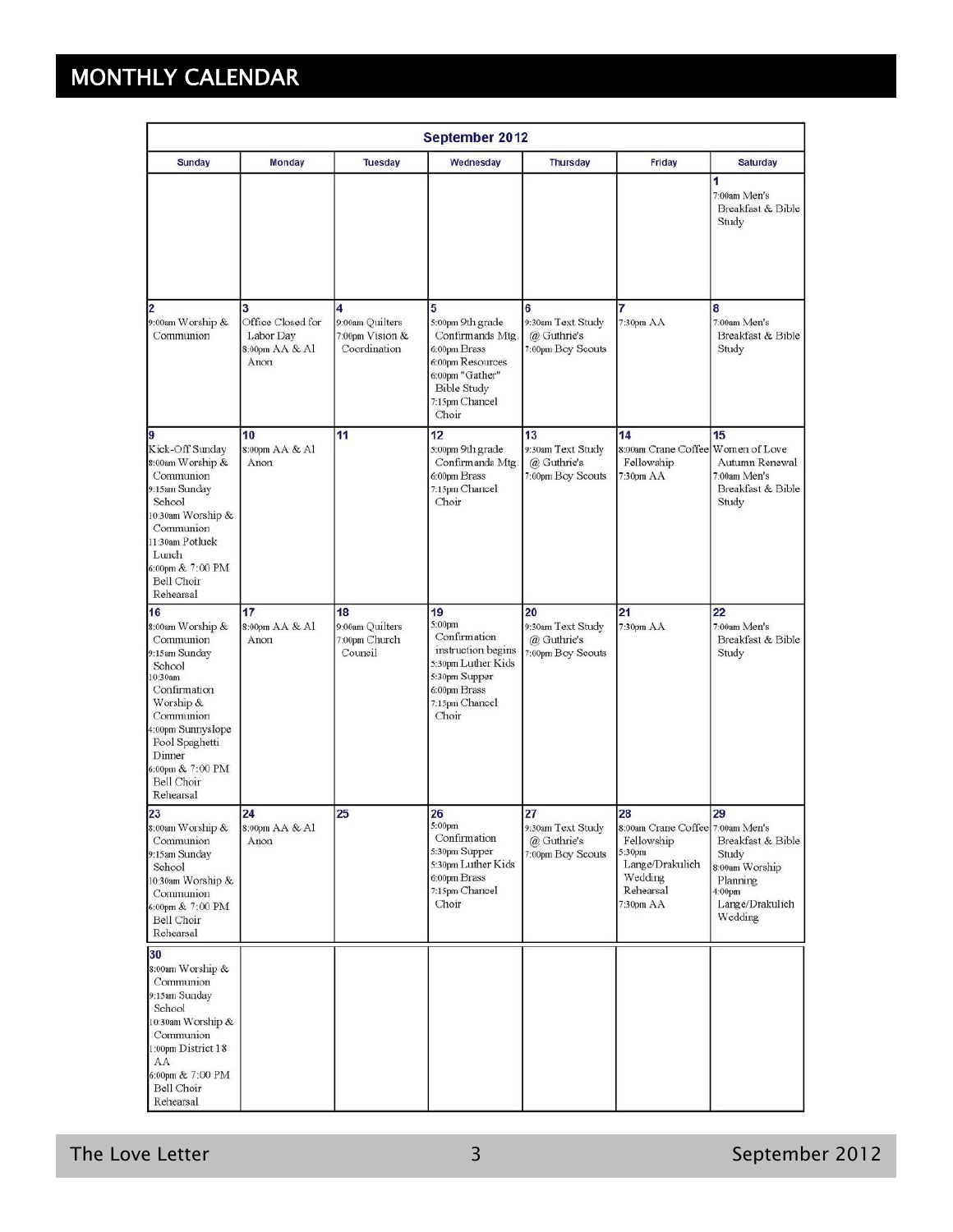## **WORSHIP**

#### Regular Worship Schedule Resumes Worship Servants Needed



Our regular worship schedule resumes on Kickoff Sunday, September 9. Worship services will be at 8:00 and 10:30 a.m., with Sunday School for all ages at 9:15 a.m. Coffee and donuts are available between worship

Regular Worship RETURNS

services for a free-will offering. Please join us for worship, education, and fellowship on Sunday mornings!

Confirmation will be on Sunday, September 16, at the 10:30 a.m. worship service. For additional information, see the article titled "2012 Confirmands" on page 5, Nurture.

We are in need of volunteers for Altar Care, Greeters, and Ushers. If you are interested, please contact Randi VeHuizen at 402-216- 3067 or Pat Brewer at 402-496-4771.

#### Installation of Our New Synod Bishop

The installation of the Rev. Brian Maas as the Bishop of the Nebraska Synod, ELCA is scheduled for Saturday, September 22 at 2:00 p.m. at St. Paul's Lutheran Church in Grand Island (1515 S. Harrison St.). A nursery will be available during the worship service. A reception will immediately follow the service. All are welcome!

#### Lord of Love's Worship Servants

|                          | September 2                                               | September 9                        | September 16                        | September 23                       | September 30                             |
|--------------------------|-----------------------------------------------------------|------------------------------------|-------------------------------------|------------------------------------|------------------------------------------|
| Greeter(s)               |                                                           |                                    |                                     |                                    |                                          |
| 8:00a.m.                 | 9:00 a.m.<br>Dave and Susan                               | Doug and Cathy<br>Aden             | Dave and Judy Egr                   | Josh and Carissa<br>Combes         | John and Val Florea                      |
| $10:30$ a.m.             | Lueders                                                   | Roger and Angie<br>Meyer           | Kathy Christiansen,<br>Lynda McGraw | <b>Brian and Nancy</b><br>Shinrock | Barb Haskins,<br><b>Pauline Schaffer</b> |
| Liturgist                |                                                           |                                    |                                     |                                    |                                          |
| 8:00a.m.                 | 9:00 a.m.                                                 | Ken Garder                         | Judy Egr                            | <b>Brian Lund</b>                  |                                          |
| 10:30 a.m.               | Claudia Rowen                                             | Shawn Lorenzen                     | <b>Brad VenHuizen</b>               | Ashley Vandeventer                 | Karen Armitage                           |
| <b>Communion Servers</b> |                                                           |                                    |                                     |                                    |                                          |
| 8:00a.m.                 | 9:00 a.m.                                                 | Garder family                      | Egr family                          | Combes family                      |                                          |
| $10:30$ a.m.             | Rowen family                                              | Shawn and family                   | <b>Brewer family</b>                | Yarger family                      | Armitage family                          |
| Nursery Attendant(s)     |                                                           |                                    |                                     |                                    |                                          |
| $10:30$ a.m.             | 9:00 - Anne Yarger                                        | Sarah Horan                        | Lisa Rieff                          | <b>Ashley Meier</b>                | Pat Brewer                               |
| <b>Altar Care</b>        |                                                           |                                    |                                     |                                    |                                          |
| 8:00a.m.                 | 9:00a.m.<br>Diana Haye,                                   | Doug and Rose<br><b>Roberts</b>    | Vandeventer girls                   | Ed and Marjorie<br>Keiser          | Cathy Aden,<br>Sue Dieter                |
| 10:30 a.m.               | Marcia Roads                                              | Debra Gillespie,<br>Karen Armitage | Brenda and<br>Suzanne Mac           | Rowen family                       | <b>Brewer family</b>                     |
| <b>Ushers</b>            |                                                           |                                    |                                     |                                    |                                          |
| 8:00a.m.                 | Paul Dieter, John Florea, Dennis Hindemith, Brian Walther |                                    |                                     |                                    |                                          |
| 10:30 a.m.               | Brian and Deb Lund, John Edwards                          |                                    |                                     |                                    |                                          |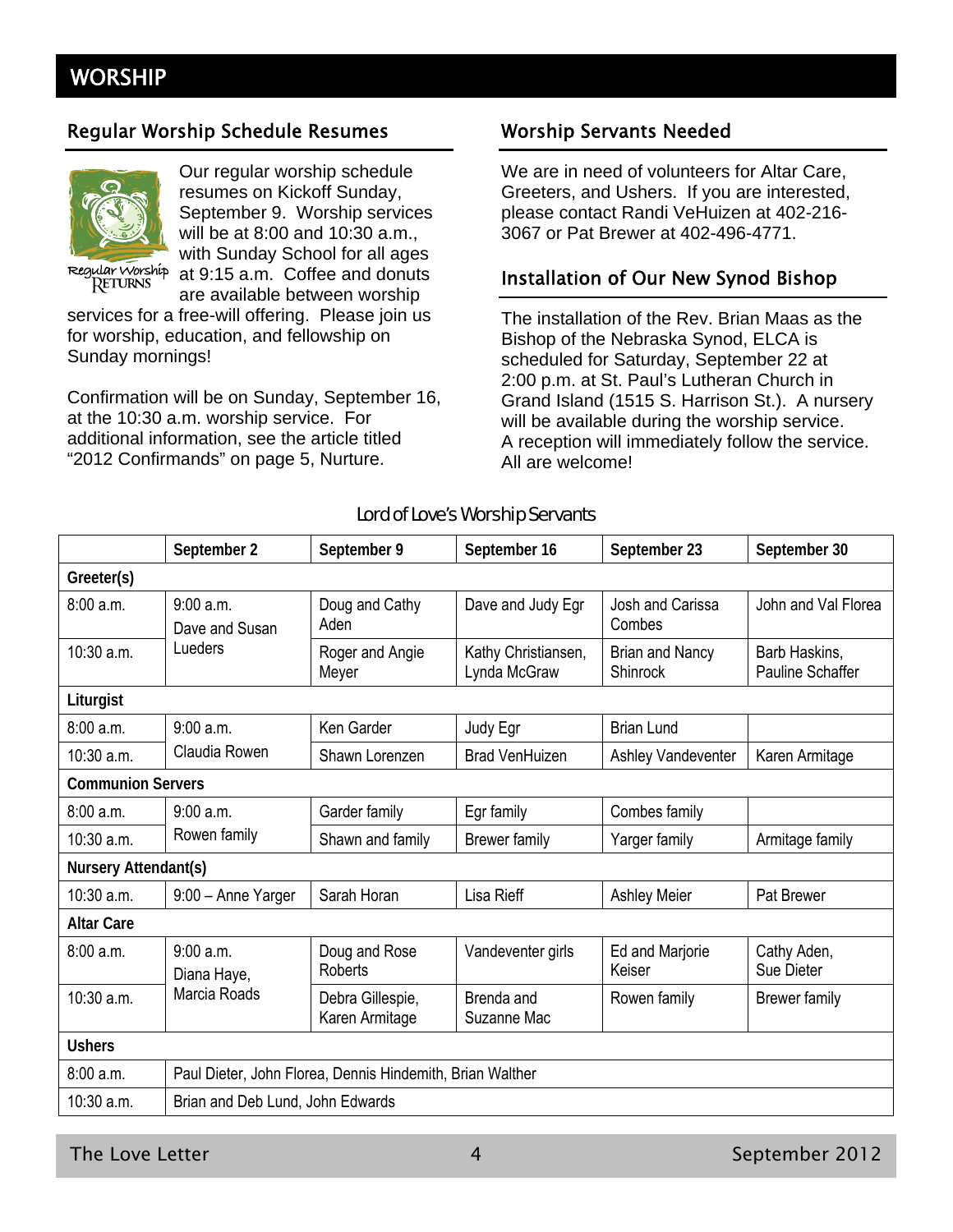## Sunday School Begins September 9 Congregational Potluck

Sunday, September 9 is Kickoff Sunday, when Sunday School will officially start for the 2012- 2013 program year. Anyone who would like to be a substitute teacher for all grades would be more than welcome. There is also an

opportunity for a person to "team teach" 3<sup>rd</sup> and

4<sup>th</sup> grade. Please contact Lori Vanderventer, Paula Foster, or Claudia Rowen if you have an interest in serving in this capacity.



#### Donuts and Coffee

This year, there will be donuts, cookies, and mini muffins to eat during the Sunday School hour. The food will be ready to pick up at Hy-Vee at  $108<sup>th</sup>$  and Fort Streets by 7:30 a.m. on Sunday mornings. Volunteers just need to sign the pink sheet at Hy-Vee and then place it in the money can on the donut table at church. We also will need someone to volunteer to clean up the coffee cups and coffee pots. This is as important as picking up the donuts. If you do not know how to run the dishwasher, please do not let this stop you from volunteering to clean up! Lessons will be given free of charge!

On Kickoff Sunday, the congregation will have a potluck luncheon following the 10:30 a.m. worship service. Ruth Manning will be in charge of the potluck. Please bring 2 dishes to share with your Lord of Love family (main dish, salad, side dish, or dessert). Coffee, lemonade, and water will be provided. See Ruth if you have any questions.

## 2012 Confirmands

The following young people will be confirmed on Sunday, September 16 at the 10:30 a.m. worship service:



Christopher Boarts Parents: Lynette Nore and David Boarts

Kyle Christensen Parents: Rolie and Heather Christensen

Katie Messerschmidt Parents: Rett and Judy Messerschmidt

Kim Schuchard Parents: Debra Schuchard and LeRoy Schuchard

Louis Ulferts Parents: Arnold and Sarah Ulferts

Haley Yarger Parent: Anne Yarger

#### Weekly Education Opportunities at Lord of Love

| Sunday    |                                                                    | Wednesday               |                                                                                                                       |
|-----------|--------------------------------------------------------------------|-------------------------|-----------------------------------------------------------------------------------------------------------------------|
| 9:15 a.m. | Sunday School (Preschool - High School) @<br><b>LOL Classrooms</b> | 5:00 p.m.               | Confirmation (7 <sup>th</sup> & 8 <sup>th</sup> grades) @ LOL Abraham<br>Room                                         |
|           | Adult Studies @ LOL Abraham, Mary, and<br>Joseph Rooms             | 6:00 p.m.<br>6:00 p.m.  | Luther Kids ( $1st - 6th$ grades) @ LOL Preschool<br>Gather Bible Study @ LOL Mary Room (first<br>Wednesday of month) |
| Monday    |                                                                    |                         |                                                                                                                       |
| 6:00 p.m. | Gather Bible Study @ Old Country Buffet (first<br>Monday of month) | Thursday<br>$9:30$ a.m. | Text Study @ Guthrie's                                                                                                |
|           |                                                                    | Saturday<br>7:00 a.m.   | Men's Breakfast and Bible Study @ LOL<br><b>Fellowship Hall</b>                                                       |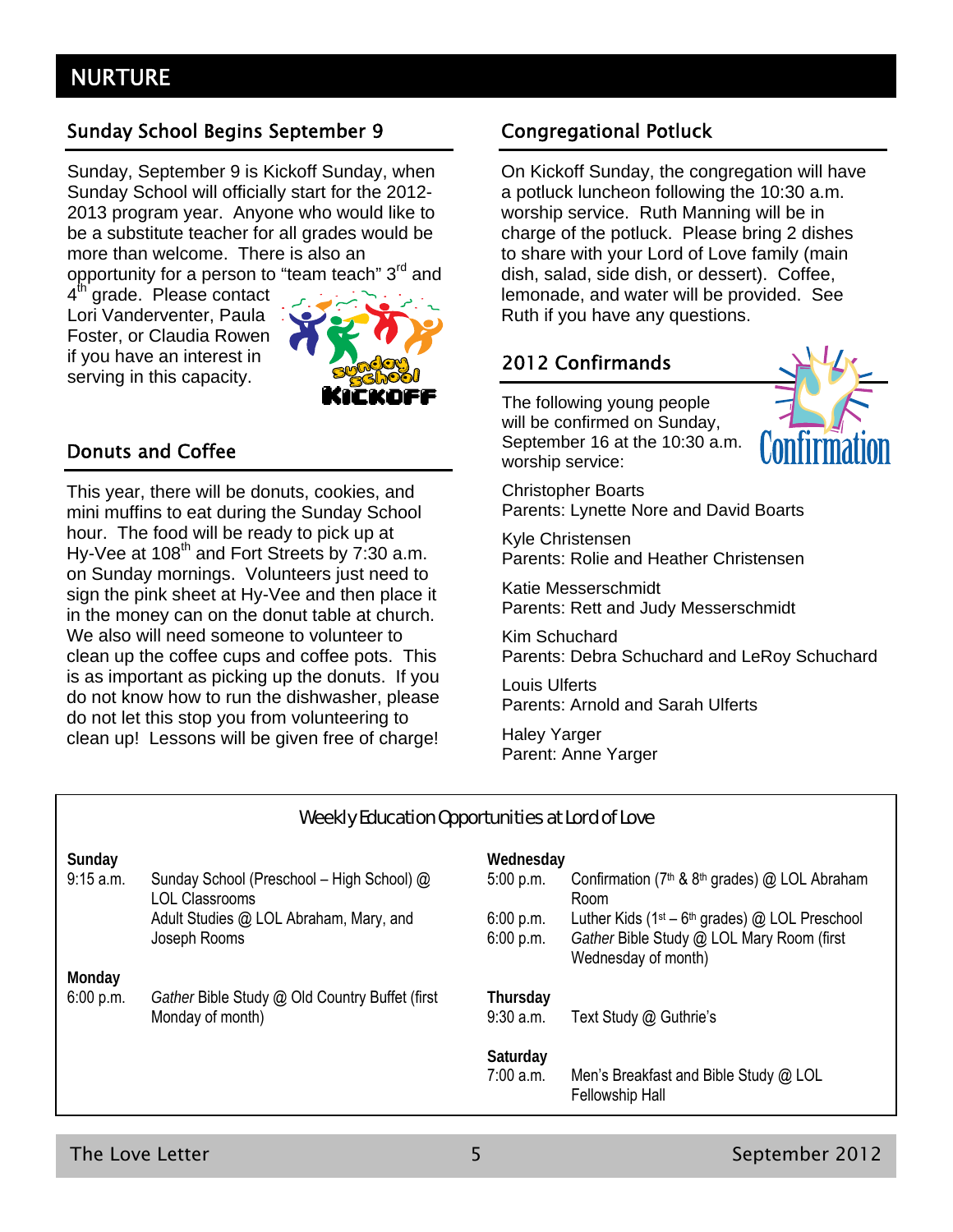## Fall Festival Cancelled

It has been an incredibly busy year at Lord of Love involving many in the congregation. Because we discourage burn-out, we decided to take a break from the Fall Festival dinner and charity fund-raiser this year. We drew on your talents and work efforts for 3 extra events: the  $40<sup>th</sup>$  anniversary celebration, producing (and selling) our  $40<sup>th</sup>$  anniversary cookbook, and hosting the eastern NSWO Autumn Renewal this month. We still have 4 events in the works: the women's retreat in October, the road trip to Sioux Falls for a church bazaar with a Norwegian flavor, Advent by Candlelight, and preparation of "goodie containers" for elderly, shut-ins, and those with special needs. Whew!

We are not abandoning the Fall Festival. We look forward to the 2013 event with renewed enthusiasm. A break will give us an opportunity to recruit new planning team members, and in general, to improve this event that has been so popular every year.

## A Letter from Bishop David deFreese

Dear Nebraska Synod church family,

THANK YOU!

Thank you for responding to God's grace and calling….

You and I have been lavished with unconditional love…mercy beyond our

deserving and abundant gifts profusely received. Awakened to the goodness of God, we are grateful and we respond with our lives lived sharing that love.

Thank you for making a difference!

Because we thankfully recognize God's giving and our receiving, we serve. We live out being "created in the image of God" by striving to care for and help others. The multitude and myriads of our Nebraska

Synod efforts impact lives with Jesus' compassionate touch. We do mission…and it matters! Thank you for struggling against the sin of selfishness by giving of yourselves.

Jesus said: "Take up your cross and follow me" and you have shared God's gifts of time, talent and treasure for the sake of others.

Thank you for the spirit in which things are done in the Nebraska Synod.

The camaraderie…the fun…the heart…the gratitude.

Thank you for the right balance of Christian living…

We take others and their needs very seriously, while wisely not taking ourselves too seriously...simple, humble children of God.

Thank you to all the steady, faithful folks in each mission center/congregation who work conscientiously behind the scenes.

You are needed, even if you don't feel noticed. You are partners with God!

Thank you for being "grace-bearing" people in a harsh and judgmental world.

For giving the benefit of the doubt to your neighbor's actions…for recognizing our own brokenness and our shared hunger for acceptance and kindness…for truly participating in Gospel "Good News."

Thank you for letting Jesus love you and for loving Jesus. Thank you for enriching my life…

Honoring me by sharing your life with me…your support and encouragement have bolstered every effort to serve…for your friendship.

Thank you for the honor and privilege of being your pastor!

*"I thank my God every time I remember you, constantly praying with joy in every one of my prayers for all of you, because of your sharing in the gospel from the first day until now. I am confident of this, that the one who began a good work among you will bring it to completion by the day of Jesus Christ." (Philippians 1:3-6)* 

Reprinted from http://www.wedomission.org/reflections/a-letter-from-bishop-david-defreese/.

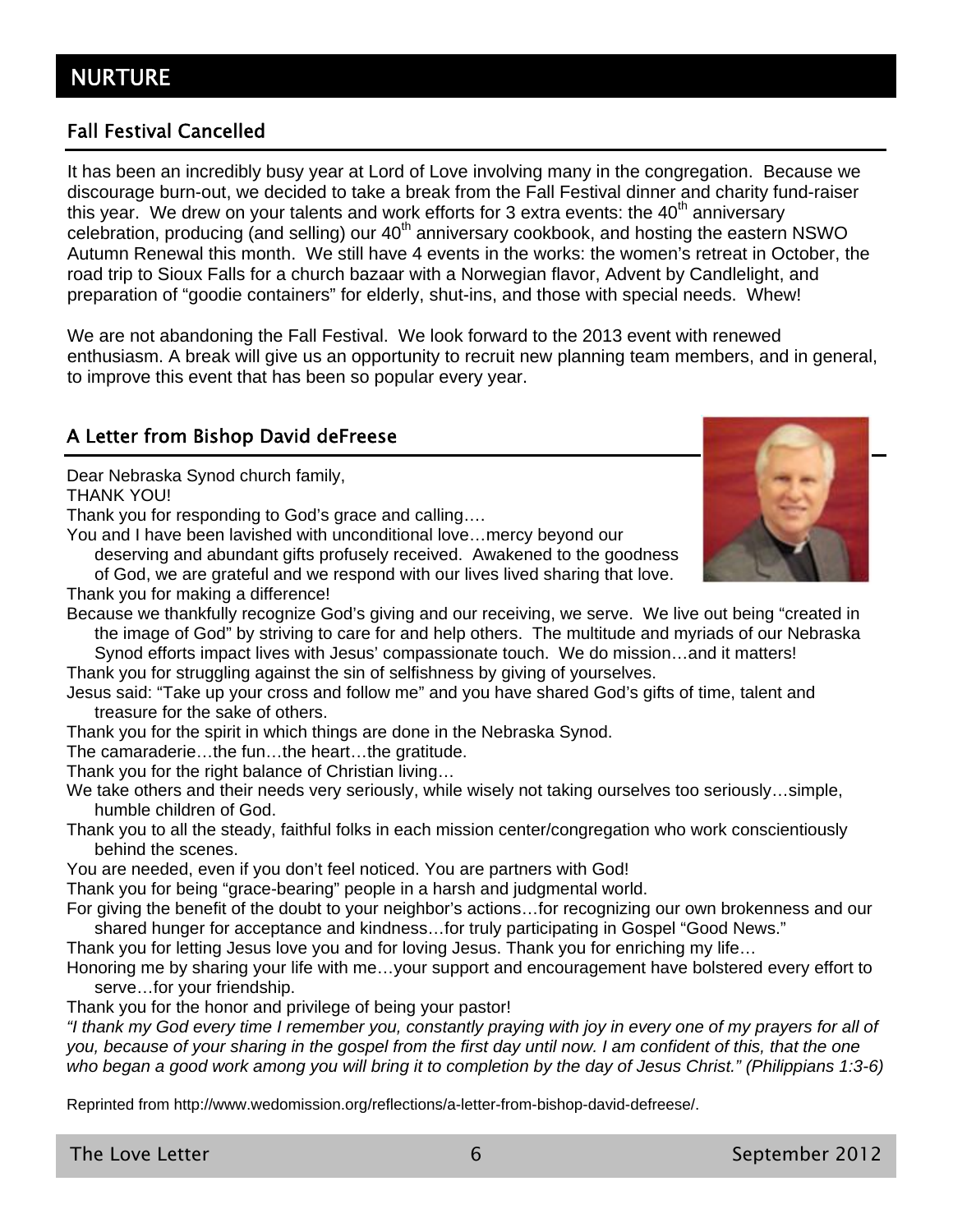## ELCA Celebrates 25 Years in 2013

*Our presiding bishop, Mark Hanson, shares the following message regarding the ELCA's 25th Anniversary, which we will celebrate in 2013.* 

Dear Sisters and Brothers in Christ,

We are a church that is deeply rooted and always being made new. As we gather for worship this morning, may the Holy Spirit fill and guide us, so that we may be a church that is both resilient and always reforming.

**In less than a year, we will celebrate the 25th anniversary of the ELCA.** As we celebrate, we look back at the people and events that have shaped us as a church.

Join us in celebrating the stories that have made us vibrant and distinctive yet brought us together as nearly 10,000 congregations, 65 synods and numerous churchwide ministries freed in Christ to love and serve neighbors in our own communities and around the world.

What God has done through us is indeed worth celebrating. In 25 years, we have:

- Started 435 new congregations
- Ordained nearly 8,000 pastors
- Sent more than 2,000 missionaries to serve around the world
- Contributed more than \$350 million toward the alleviation of hunger and poverty

**The year of our 25th anniversary begins Jan. 1, 2013, with the theme "Always being made new."** I invite you to join me in celebrating these 25 years together in Christ. Visit www.ELCA.org/25years for more information, and begin planning ways to bring this celebration to your congregation.

I am grateful for your leadership, support and prayers in making the work of this church possible.

In God's grace,

The Rev. Mark S. Hanson Presiding Bishop Evangelical Lutheran Church in America



P.S. In the coming months, please continue to visit www.ELCA.org/25years for resources to help you celebrate this important milestone in your own congregation and community.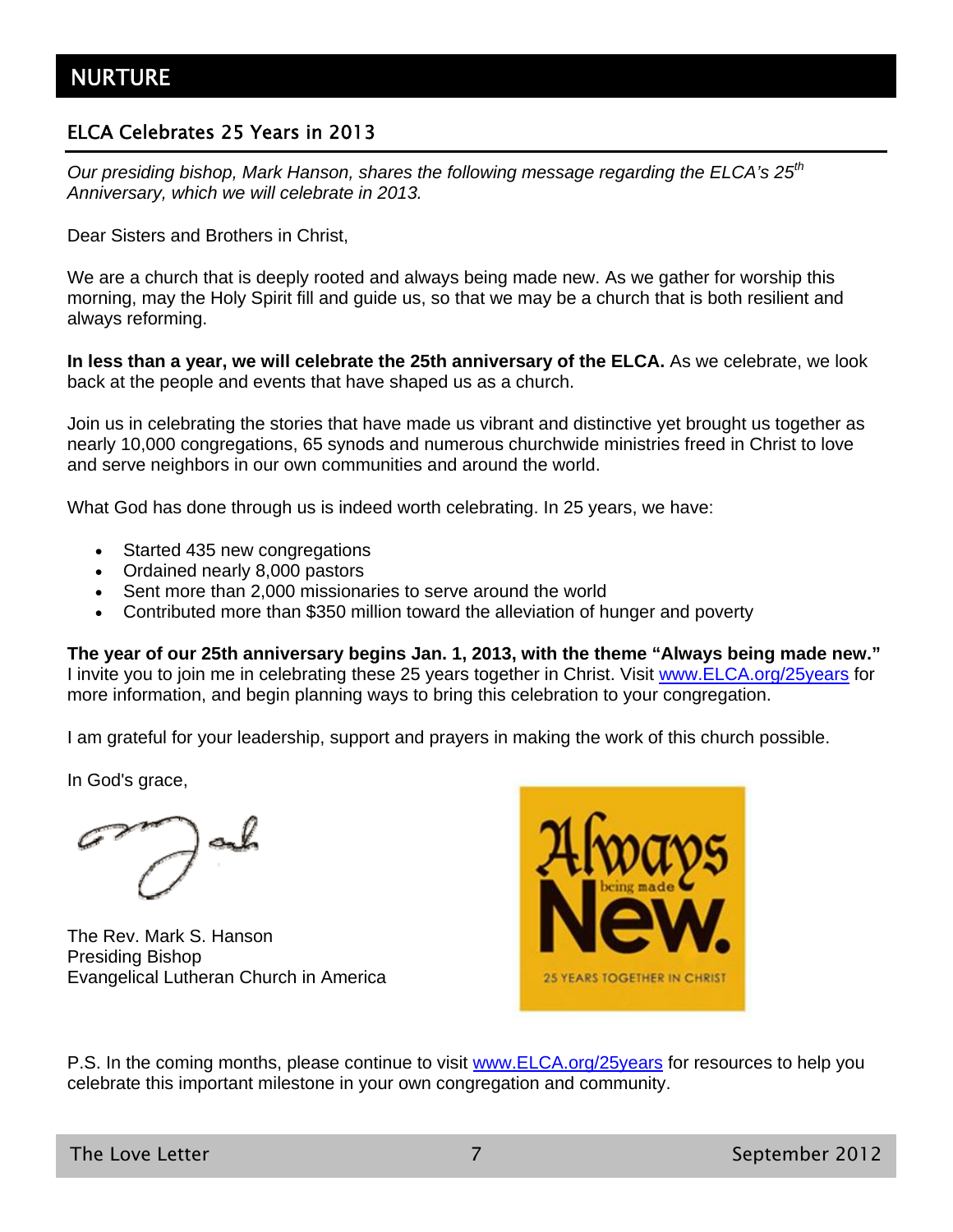## Lord of Love Community Garden

Many pounds of fresh produce have been delivered weekly to the Lutheran pantries at Project Hope and First Lutheran Church, where the recipients are most appreciative. Most of the vegetables have been very abundant. We expect to harvest squash, potatoes, carrots, tomatoes, and peppers for some time yet. Thanks so much to everyone who assisted in any way with the Community Garden this current season.



## Mission Possible Update

In addition to hundreds of pounds of fresh produce going to feed the hungry in the Omaha area, we have done well to serve others via special offerings and our congregational mission project funds this year. Here is a summary of activity to date:

- \$8,419 was given to Lutheran Family Services from previous Advent and Christmas offerings, and from the Diaper Derby Drive in February.
- Lenten and Easter offerings provided \$6,000 to be given for Pastor Anna's School Roof in Tanzania.
- Funds raised from Summer Breakfasts went to the Youth Fund, in part to assist with expenses for the recent National Youth Gathering.
- \$1,000 of our current congregational mission project funds will go to the local Habitat for Humanity ELF Coalition.
- \$1,500 has been given to Nebraska Lutheran Outdoor Ministries for Camp Carol Joy Holling's new Western Town Project at Angel Gulch.
- Special offerings for Thanksgiving, Advent, and Christmas will go to the Lutheran Family Services "At Ease" program. The LFS program provides trauma treatment and therapeutic support for active military, veterans, and their loved ones.
- \$500 will be designated for Youth Mission trips.

Thank you so much for giving so generously to these most worthy projects. The Mission Possible Team is meeting in October to determine where to designate the remaining congregational mission monies for 2013. Your input and suggestions are always welcome!

## Meet Our Habitat Homeowners – The Johnson Family

This summer, many of us have worked on the Habitat for Humanity ELF Coalition Rehab House. Now we have the opportunity to find out who will be living in that house—Vaughan Johnson and his family!

Vaughan's cousin told him about Omaha's Habitat for Humanity program and recommended that he apply. Vaughan began working to improve his credit rating while earning Sweat Equity hours, and says that the

budgeting class was the most beneficial because it taught him ways to be successful and motivated him to become the best homeowner he can be. In addition, Vaughan's experience as an engineer at a major hotel chain has provided him with a good foundation for working construction on his house.

Vaughan is a strong advocate for community-building, and explains that Sweat Equity has given him the chance to meet families from diverse backgrounds. "It is an overall feeling of joy to work together to give your family a decent place to live. I know that our new home will provide closeness for my family to intermingle and become as close as possible on birthdays, holidays, and other special occasions."

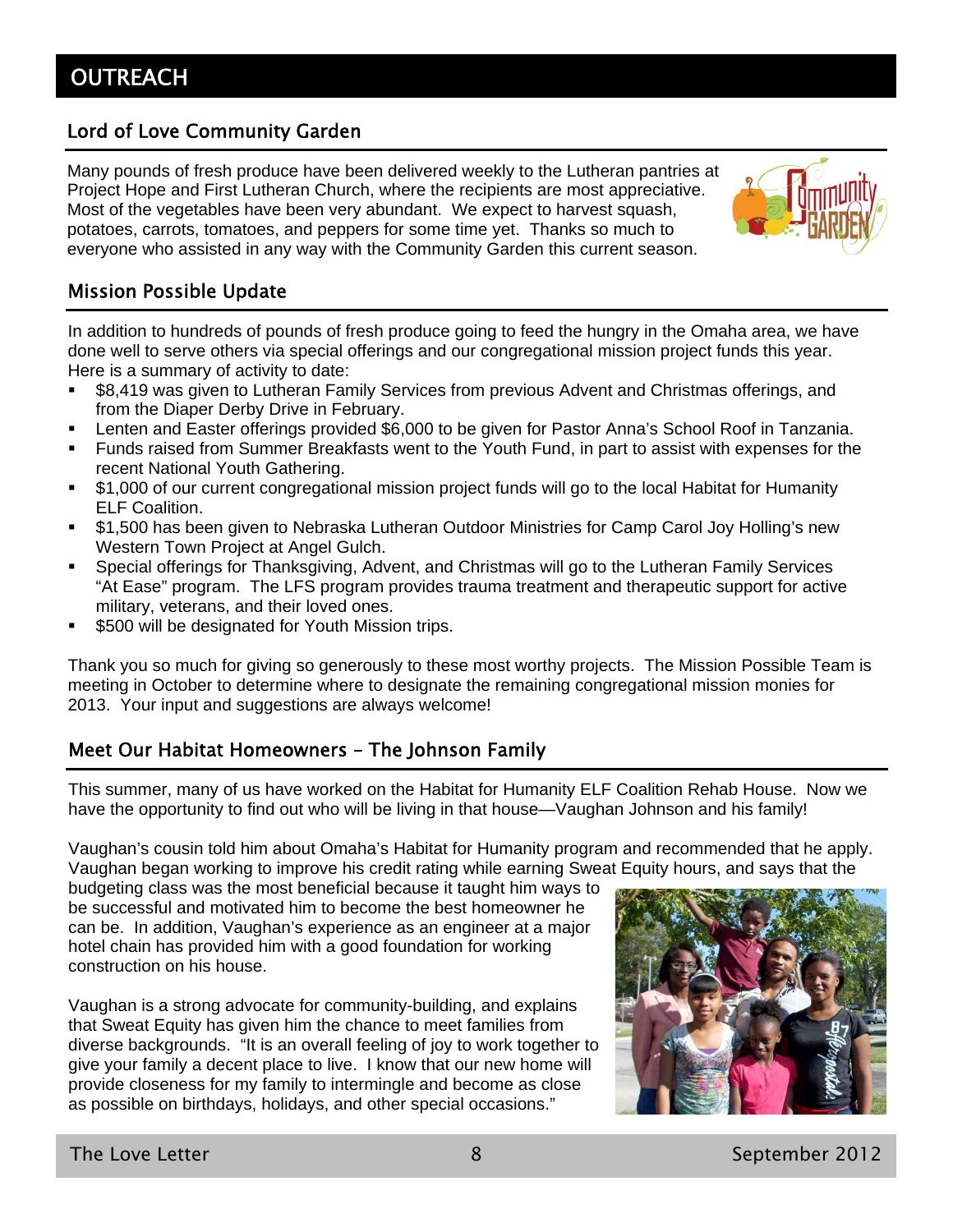## Kasworm, Alegent Health Deliver in Tanzania

Reprinted from ELCA Living Lutheran

http://www.livinglutheran.com/seeds/kasworm-alegent-health-deliver-in-tanzania.html

When Bob Kasworm was approached by his employer, Alegent Health, to investigate whether it made sense for their hospital system to get involved in Tanzania, he thought it would be a three-week investigation, easily summed up in a tidy report. Now Bob lives in the village of Machame, high up on the slopes of Mount Kilimanjaro, where he has been since 2004.

Bob, a member of ELCA congregation Lord of Love Lutheran Church, Omaha, Neb., first traveled to Tanzania on a companion synod trip hosted by the Nebraska Synod in 2001.

"We (Alegent Health) had been approached by Martin Russell, assistant to Bishop De Freese of the Nebraska Synod. They were developing a sister church or companion synod relationship with the Northern Diocese of the Evangelical Lutheran Church of Tanzania," explains Bob.

The Tanzanians had asked for assistance from an American partner to work with their three hospitals, 24 dispensaries, public health program and more, explains Bob. With a background in both medical technology and business, Bob was a logical choice to evaluate the possibilities.



*Dr. Meyer and Dr. Lyimo insert an artificial hip at the Machame orthopedic surgical theater. Photo: Bob Kasworm* 

After the three-week trip, Bob returned to the U.S. and wrote his report, but then he went one step further and spearheaded the Alegent Health efforts in Tanzania. Between 2001 and 2004 he returned to Africa for more than a dozen short visits, while coordinating the building of the relationship and taking on various health-related projects.

When greater support and resources became available from Alegent, he reversed the situation by relocating to Tanzania, returning home two or three times a year for brief visits.

Alegent Health is a faith-based health system based in Omaha. It was formed more than 10 years ago and is an equal partnership of two sponsors — Catholic Health Initiatives and Immanuel Health Systems (which is sponsored by the Nebraska Synod of the ELCA).

One project Bob worked on recently was the new Orthopedic Surgery Center at Machame Lutheran Hospital. It took several years of building, planning, collecting equipment and innumerable meetings before the center was dedicated in August 2007. The guest of honor was the president of Tanzania, Jakaya Mrisho Kikwete.

*Continued on the next page*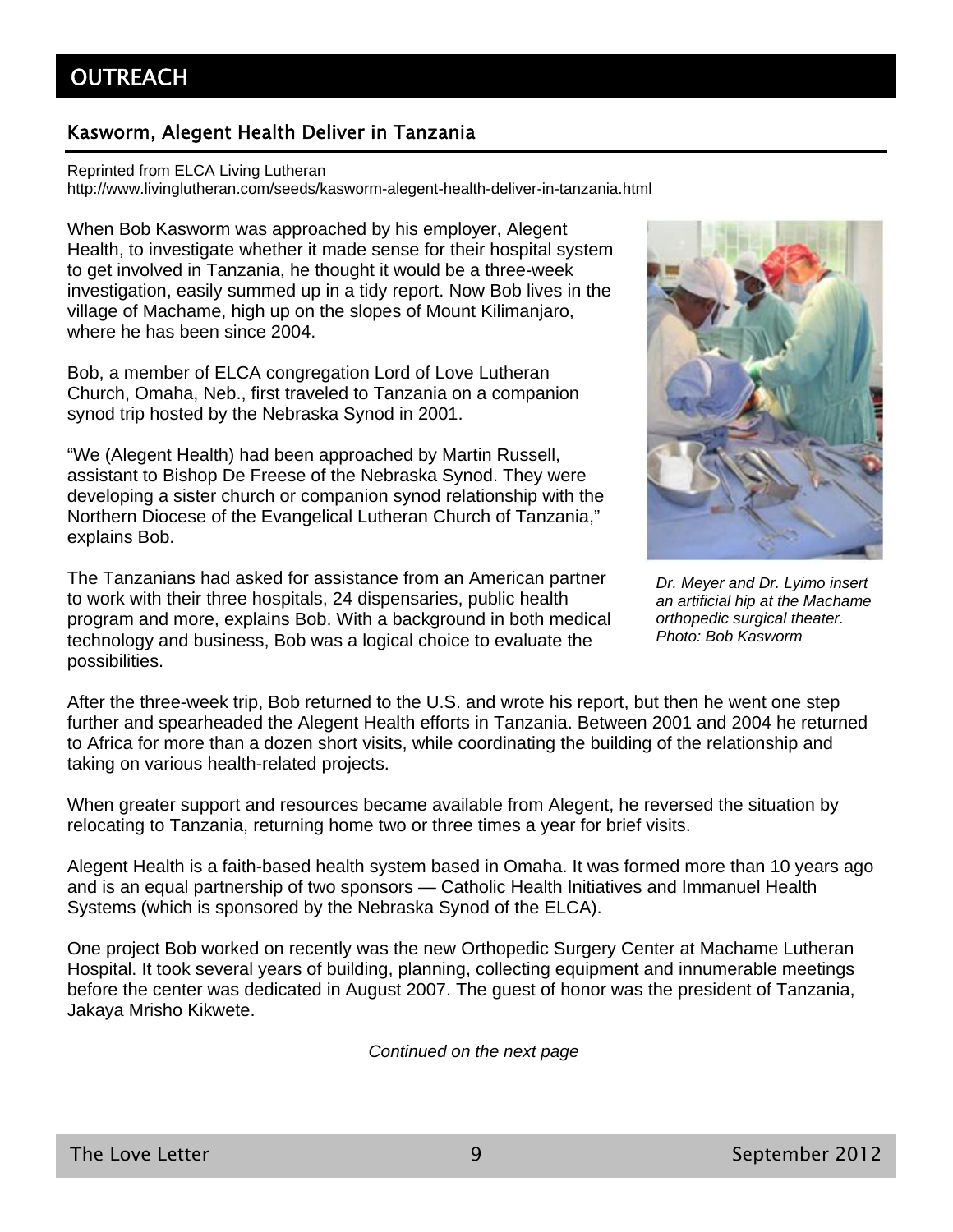## Kasworm, Alegent Health Deliver in Tanzania, continued

This orthopedic center was created to increase surgical capacity for the area, with modern equipment and techniques. There are many health needs in Tanzania, but Alegent-Health-Tanzania found this project attractive because orthopedic surgery can often reduce or eliminate pain, enable productive activity and remove social stigma.

Another project Bob developed through a partnership with the Nebraska Synod and Alegent Health is "Face of UKIMWI (AIDS)." Many people in the U.S. have heard stories of AIDS in Africa. This video helps put a face on the statistics by introducing viewers to people who struggle daily with HIV and AIDS.

Single copies of the "Face of UKIMWI" are available by contacting Karen Pickering in the Nebraska Synod office at 402-896-5311, ext. 1000.

You can keep up with the life of Bob by visiting his page at the Lord of Love Lutheran Church Web site. There you can find a series of postings and pictures from the last several years. Bob claims, "It might help you figure me out a bit."

## 100 Wells Challenge: We Did It!



This year, young people of the ELCA set out to raise \$250,000 to support the water projects of ELCA World Hunger where they are needed most. Thanks to the generosity of youth across the nation, more than \$400,000 has been received in support of this effort to date. See www.ELCA.org/100wells and be sure to click the link on the left to learn about the 100 Wells Tour concerts with AGAPE\*, Rachel Kurtz, and Lost and Found.

### Endowment Committee is Looking at Needs Again

The Endowment Committee is again looking for special needs and missions that need funding. **Applications will be taken until the stroke of midnight on September 30.** The Endowment Committee helps fund special missions and projects, and gives onetime awards for good causes. It does not help with the general operating budget items of the church. To support these special missions, apply for funds by completing an application obtained from the church office and then returning it to the Endowment Committee.



In the past year, the Endowment Committee has awarded \$1,140 for three scholarships to the Nebraska Lutheran Outdoor Ministries, \$500 to replace the roof on the Educations wing of the Vocational School at Pastor Anna's Church, and \$1,000 to the ELCA Malaria Campaign.

Furthermore, the Endowment Committee needs additional funding so that more can be done. Remembering the Lord of Love Endowment Fund in your estate plan is an easy way to supplement the fund and assure that your fruits on earth are extended beyond your lifetime. Lord of Love will take contributions to the Endowment Fund at any time. Simply put a check in the collection plate stipulating that the amount goes to the Endowment Fund; please make it a check solely for the Endowment Fund.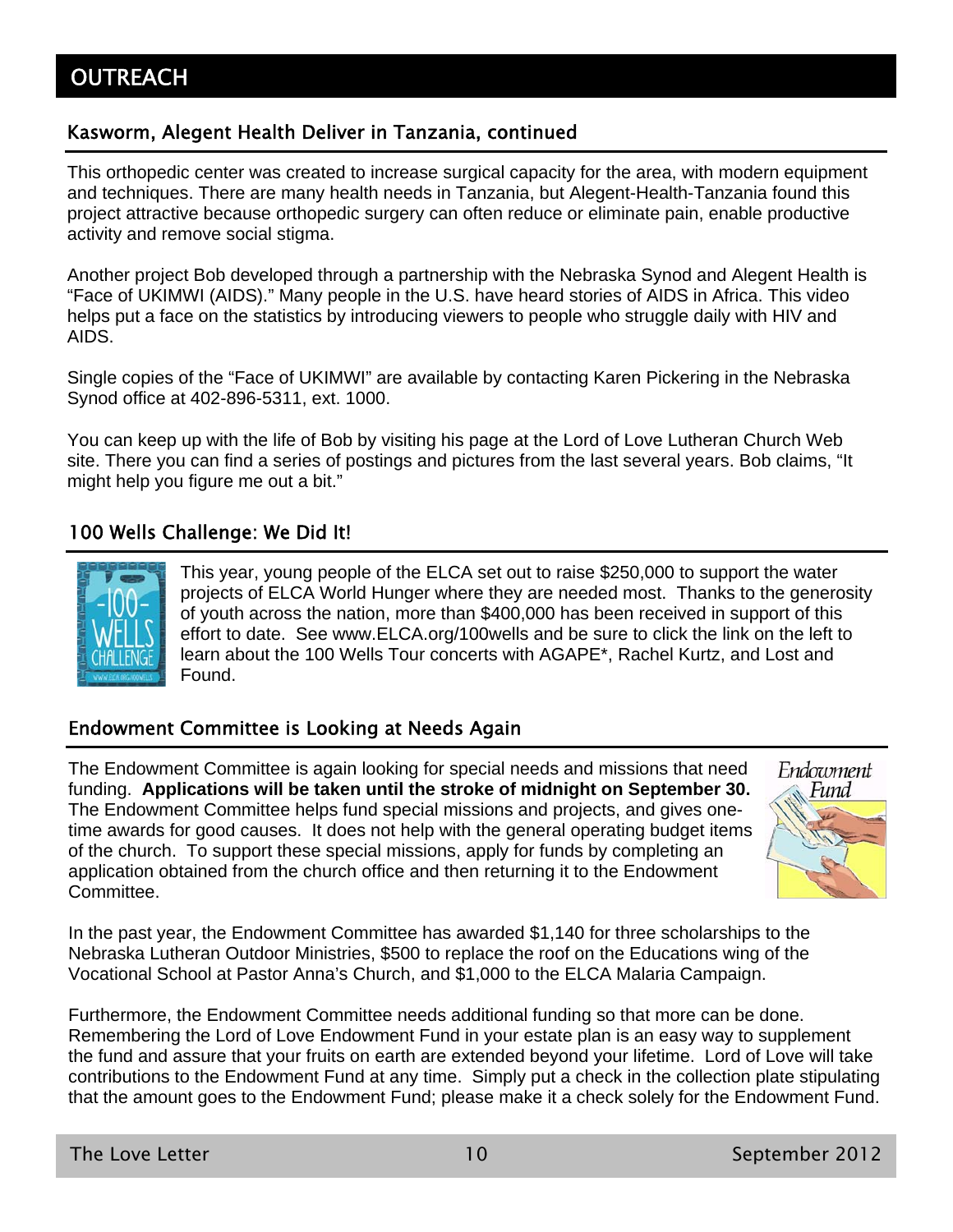## **RESOURCES**

## Stewardship All Year Long: Tending to/Taking Care by Paul Kroll

The stewardship phrase for this month is "Tending to/Taking care." If we look at Genesis 4:9, it says: "Then the Lord said to Cain, 'Where is your brother Abel?' 'I don't know,' he replied. 'Am I my brother's keeper?'"

If Cain had asked me that question, I would have said "You betch'a you are!" This question comes from the first book of the Bible. It appears that the whole Bible then proceeds to answer this question. Our responsibilities to each other go beyond a minimum effort as described by law, on to a higher level as described by Jesus.

#### Capital Campaign Report by Doug Aden



As of August 5, 2012, the Capital Campaign has received \$63,867.00. \$8,355.00 of pledges are still outstanding. If all are given, \$72,222.00 will be given to the campaign.

Just a reminder that all pledges are due December 31, 2012. I am not planning on sending reminders on unpaid pledges. The dollars that you have contributed appear on your Statement of Giving. If you have a question about that amount or on the remaining amount of your pledge, please contact Doug Aden.

## COUNCIL REPORT

#### Our Giving Status by Barb Haskins, Council Treasurer

General Fund financial information for July 2012 is as follows:

- Income: \$26,895.70
- Expenses: \$22,361.52

General Fund financial information for the year to date (through July 31, 2012) is as follows:

- Income: \$172,801.02
- Expenses: \$167,583.88

Thank you for your faithfulness!!



#### 2012 Lord of Love Church Council

**Executive Committee:** Brian Lund, President; Kenn Garder, Vice-President; Judy Messerschmidt, Secretary; Barb Haskins, **Treasurer** 

**Nurture:** Paula Foster, Lori Vandeventer

**Outreach:** Jeri Morgan, Mike Klos

**Resources:** Doug Roberts, Rex Quadhamer

**Worship:** Randi VenHuizen, Pat Brewer

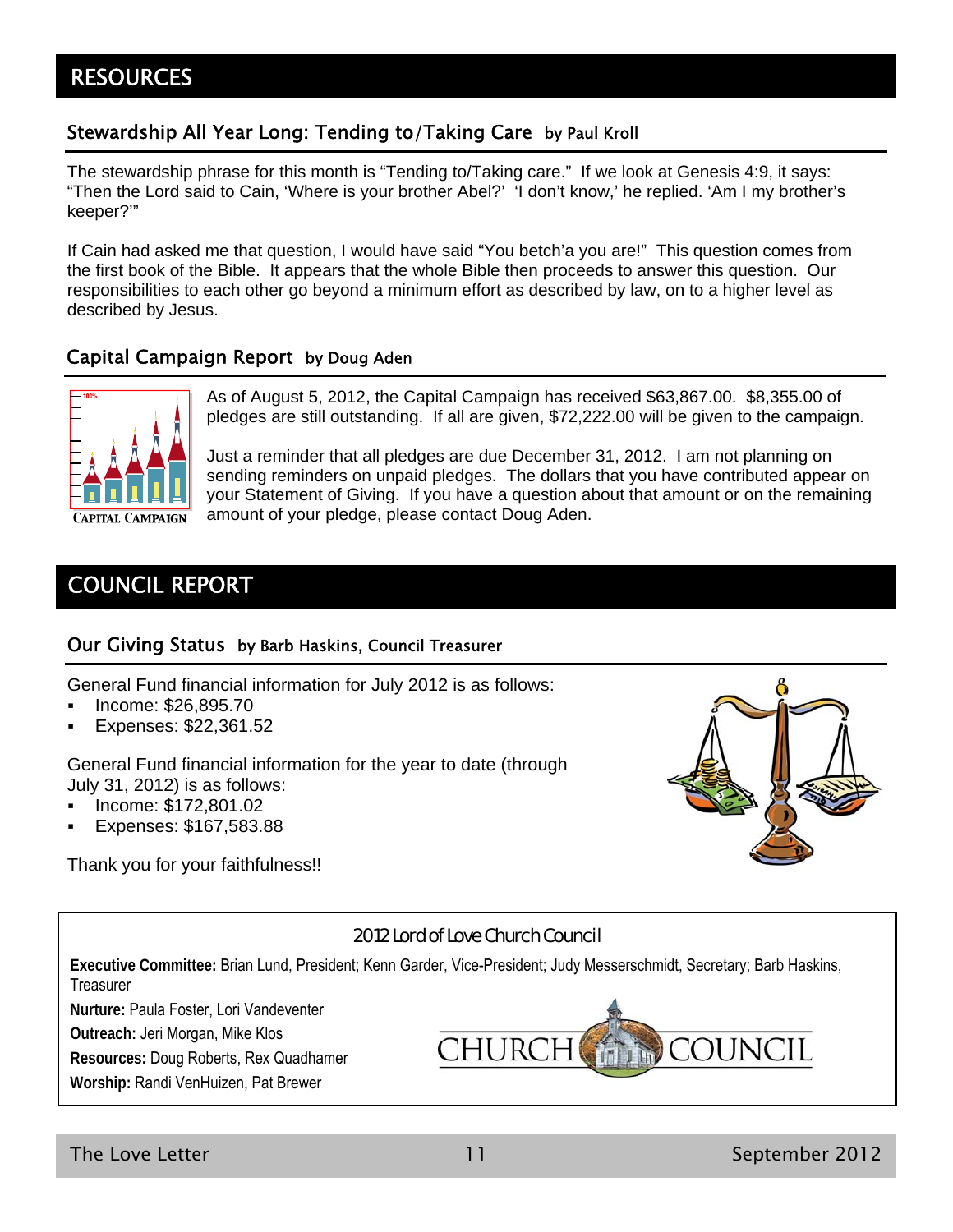## COUNCIL REPORT

#### From the Council President – September 2012 by Brian Lund, Council President

1 Corinthians 13:4-7 (NIV) *Love is patient, love is kind. It does not envy, it does not boast, it is not proud. It does not dishonor others, it is not self-seeking, it is not easily angered, it keeps no record of wrongs. Love does not delight in evil but rejoices with the truth. It always protects, always trusts, always hopes, always perseveres.*

This August, Deb and I traveled to South Dakota and Minnesota with my sister Chris for a long weekend. During that trip, we visited at Deb's parents at the farm just outside of our hometown. Then we went to my other sister's home near New London, MN. We enjoyed a day of good food, great conversation, and being outdoors in some delightfully cool weather. On Sunday, we all traveled together to a  $90<sup>th</sup>$  birthday/ 65<sup>th</sup> wedding anniversary party for my mom's brother and his wife. It was wonderful to visit with the uncles and aunts and the cousins I spent so much time with in my youth. I was reminded of the many blessings I enjoyed growing up in an extended family where mistakes were always forgiven (at least eventually), every kid knew that they were loved and accepted, and we were nurtured in our faith by living examples of Christ's love for others.



I think of the members of Lord of Love as my extended family. We gather together each week to praise God through worship and to engage in fellowship with each other. Together we confess our sins and receive forgiveness, always. We learn of the needs of others in our church family and beyond, and we respond in Christian love with various types of support: our time, our talents and abilities, and our financial resources. We are blessed to have many members who live out their faith in service to others.

I sure hope that each of our members and others that come as visitors or to join us in worship feel that they are accepted at Lord of Love. We show acceptance by greeting each other with a welcoming smile and word of encouragement. We accept others when we take the time to listen. Sharing words of concern, comfort, and congratulations help bind us together as the church.

Matthew 6:19-21 (NIV) *Do not store up for yourselves treasures on earth... But store up for yourselves treasures in heaven... For where your treasure is, there your heart will be also.*

**Thank You** for being members or friends of Lord of Love. Our ministry is enriched because of you. Your financial support and sharing of your time and abilities makes our ministries possible. I encourage you to use your passion and to get involved in one of the ministries of Lord of Love. Your regular attendance at worship is a great start.

Please continue to pray for Pastor Brad and his ministry among us, for our congregation, and our service to others. Give thanks for the many blessings you have received through Christ Jesus. Pray for healing for those in need, safety for all who travel and work on behalf of others, and wisdom for the leaders of Lord of Love.

Blessings in faith and service, Brian Lund

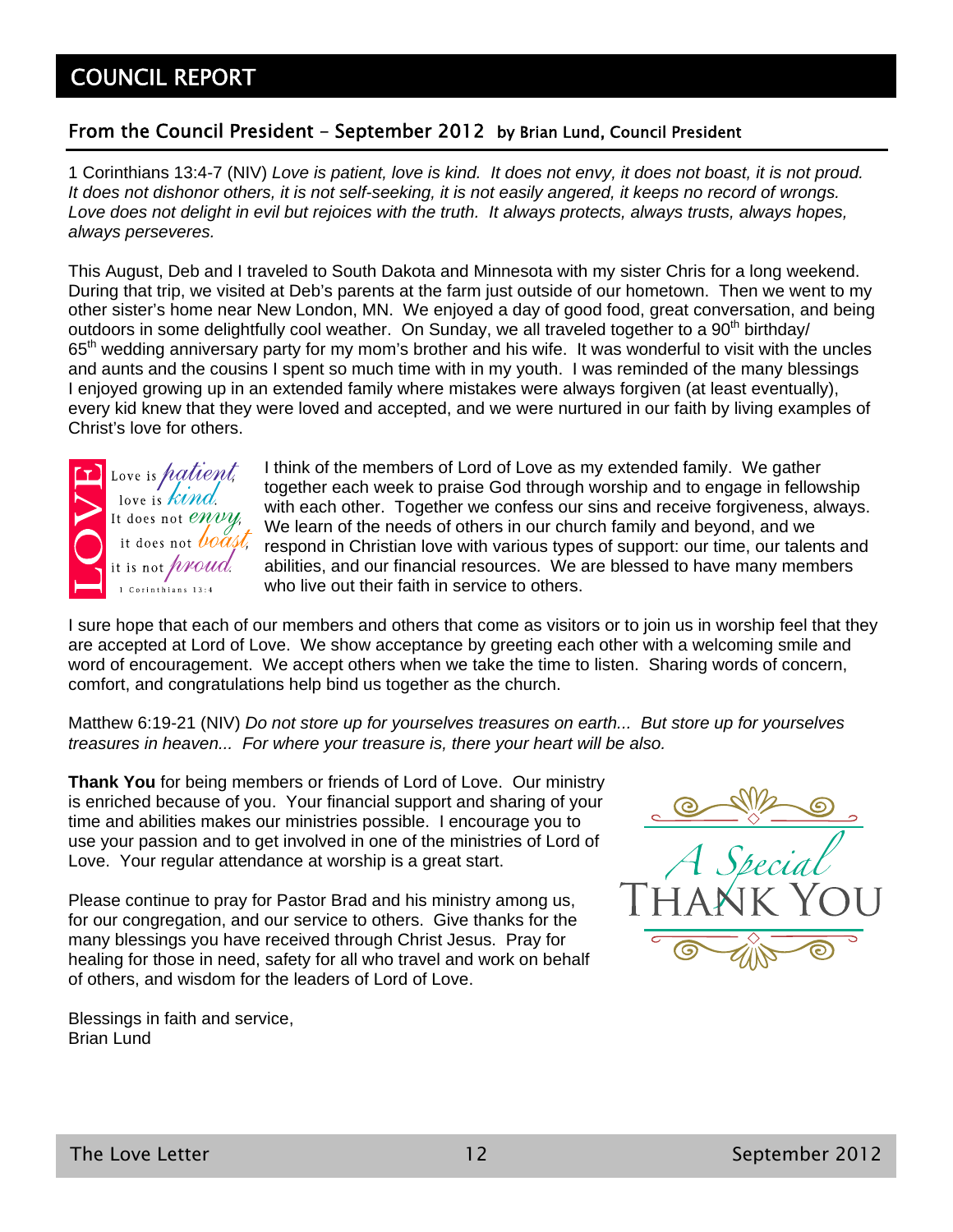## Gather Bible Study Retreat **Lord's Laughing**

What a wonderful morning we had at Deb Lund's on August 4. The "hostess with the moistest" served her wonderful homemade rolls and coffee that gave us a jump-start on our study. Thanks to Beth Olson, Heidi Meyer, and Kathy Christiansen for leading the study sessions for the 20 women in attendance. There were many delicious salads at our potluck luncheon. We also may have started a new tradition! The choir women practiced an anthem for church the following day, and we plan to continue that in the future.

## Another Retreat Opportunity



All women are invited to participate in the annual fall day retreat at the home of Randi VenHuizen, 17205 Seward Street, on Saturday, October 4. Ruth Manning and Gwen Edwards will lead the retreat, "Oh the Places You'll Go" (thanks, Dr. Suess). Go on a road trip with us and participate in Bible study, fun, and fellowship!

We'll begin with coffee followed by a potluck salad luncheon at noon. Following lunch, we will hold a brief general meeting that includes election of 2013 Women's Ministry team members, discussion of any business items, and a worship offering. Mark your calendars and join us for this special day!

## Gather Bible Study

The theme for the September Bible study is "Our Present, Christ's Presence" based on Matthew 18:20: "For where two or three are gathered in my name, I am there among them."

You are invited to attend one of two study groups. The Wednesday evening group will meet on September 5 at 6:00 p.m. at Lord of Love in the Mary Room. Because of Labor Day, the Monday group, which normally meets the first Monday of the month, will meet on September 10 at 6:00 p.m. at Old Country Buffet at 145<sup>th</sup> and West Center Road.

## Cookbook Sales

To date, we estimate that we've sold just over 300 cookbooks. But don't worry! We have plenty more! Remember that they make wonderful gifts for any occasion.

By the end of July, we had cleared \$667 from the sales. The ministry team voted at the August meeting to make our first charitable contribution from the profits, \$500 to the  $40<sup>th</sup>$  Anniversary fund. Thanks to all of you who helped make that possible.



# Ladies

Join us for coffee fellowship at Crane Coffee at 77th and Cass Streets at 8:00 a.m. on Fridays, September 14 and 28.



## Women of Love Ministry Team

All women are invited to attend the Women's Ministry team that will meet in the Mary Room at 6:00 p.m. on Wednesday, September 11. We will have information from Karen Mullen on the trip to First Lutheran Church in Sioux Falls for their annual bazaar on November 3.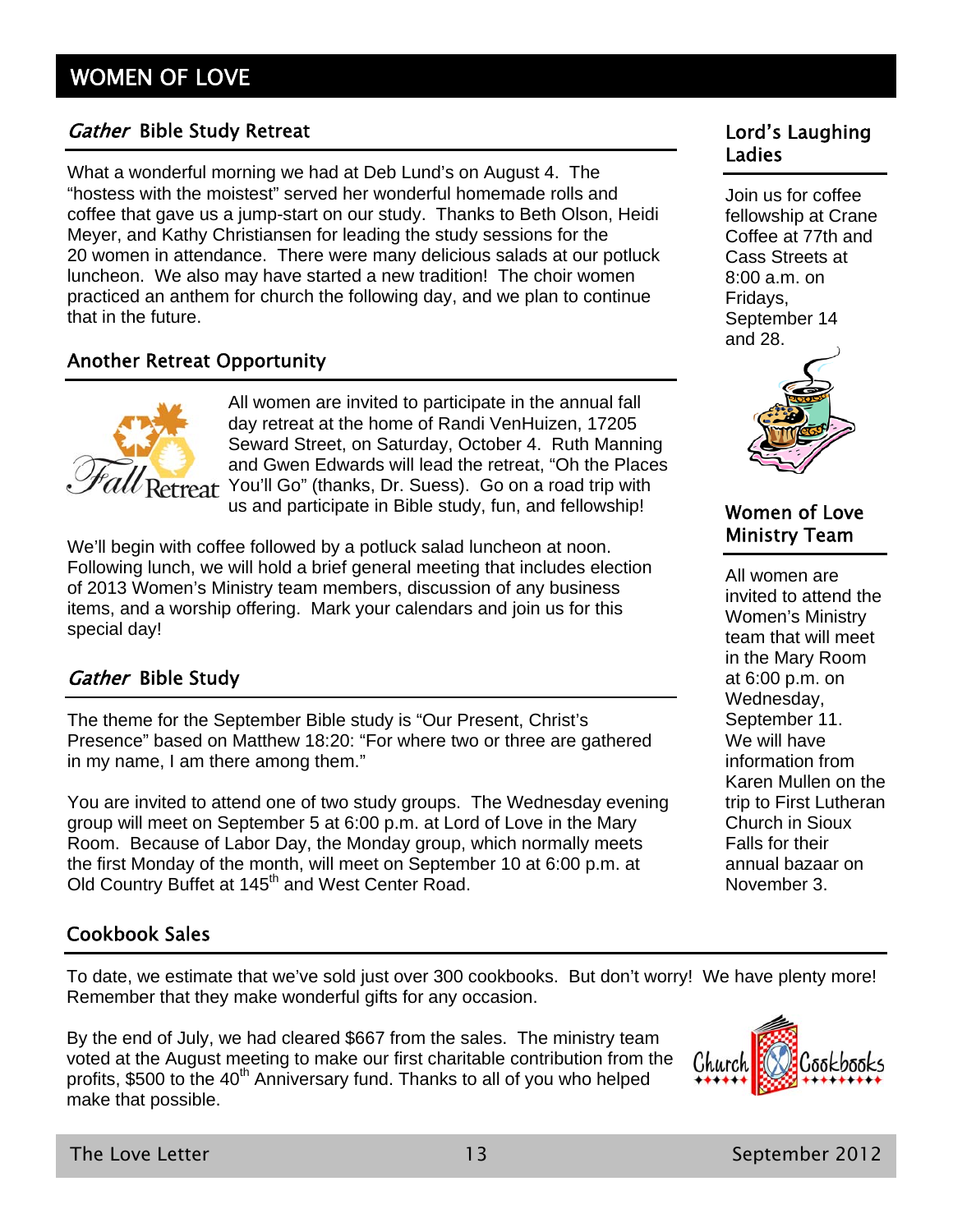# WOMEN OF LOVE

## Thankoffering Service

For more than 100 years, Lutheran women have been setting aside coins and small offerings every day to give thanks for blessings in the ordinary and extraordinary moments of life. At our annual Thankoffering service on October 14, our women will bring their Thankofferings together to give thanks to God in worship and fellowship. Thankofferings go in full to support the church wide ministries of the Women of the ELCA. The Thankoffering service will be incorporated into the regular worship at both the 8:00 and 10:30 a.m. services.

In the past, Women of the ELCA offered printed Thankoffering boxes. However, the boxes were costly to produce, store, and distribute. So, to be careful stewards of our churchwide resources, the boxes have been discontinued. We still have a supply of them, and you may pick one up at the Information Center. However, if you'd like to make your own Thankoffering container, you can use a jar of any kind.

The women at Shepherd of the Prairie Lutheran Church know this from experience. At their 2011 kickoff event, the unit in Huntley, Illinois, brought jars, ribbon, flowers, glue, glitter, and other decorations to create their own Thankoffering containers. The results are impressive. "Our women are very creative," said Shepherd's unit treasurer, Barbara Auwerda.

Placed on a dresser or desk, the Thankoffering container serves as a visual reminder of our Thankoffering tradition. Like the offering, the container invites women to show gratitude for God's blessings and gives us an important and tangible way to express that gratitude in exceptional and ordinary moments, by putting coins or dollars into the container.

### Dates to Remember

**September** 

| 5              | 6:00 p.m.          | Gather Bible study, Mary Room                                                             |                   |
|----------------|--------------------|-------------------------------------------------------------------------------------------|-------------------|
| $\overline{7}$ | $9:00$ a.m.        | Quilters, Fellowship Hall                                                                 |                   |
| 10             | 6:00 p.m.          | Gather Bible Study, Old Country Buffet,                                                   |                   |
|                |                    | 145 <sup>th</sup> and West Center Road                                                    |                   |
| 12             | 6:00 p.m.          | Ministry Team Meeting, Mary Room                                                          |                   |
| 14             | $8:00$ a.m.        | Coffee Fellowship, Crane Coffee, 77 <sup>th</sup> and Cass                                |                   |
| 15             | $8:30$ a.m.        | Nebraska Synodical Women's Organization (NSWO)                                            |                   |
|                |                    | Metro East Autumn Renewal, Lord of Love                                                   |                   |
| 21             | $9:00$ a.m.        | Quilters, Fellowship Hall                                                                 |                   |
| 28             | $8:00$ a.m.        | Coffee Fellowship, Crane Coffee, 77 <sup>th</sup> and Cass                                | Women <b>ELCA</b> |
|                | <b>Coming Soon</b> |                                                                                           |                   |
| October 4      |                    | "Oh, The Places You'll Go" day retreat at Randi VenHuizen's followed by                   |                   |
|                |                    | <b>LOL Women of Love General Meeting</b>                                                  |                   |
|                | November 2-3       | Road Trip to First Lutheran Church Bazaar, Sioux Falls, SD (Karen Mullen,<br>coordinator) |                   |
| December 1     |                    | Advent by Candlelight, 4 p.m.                                                             |                   |
| December 8     |                    | Prepare "goodie containers" for elderly, shut-ins, and those with special                 |                   |
|                |                    | needs                                                                                     |                   |
|                |                    |                                                                                           |                   |

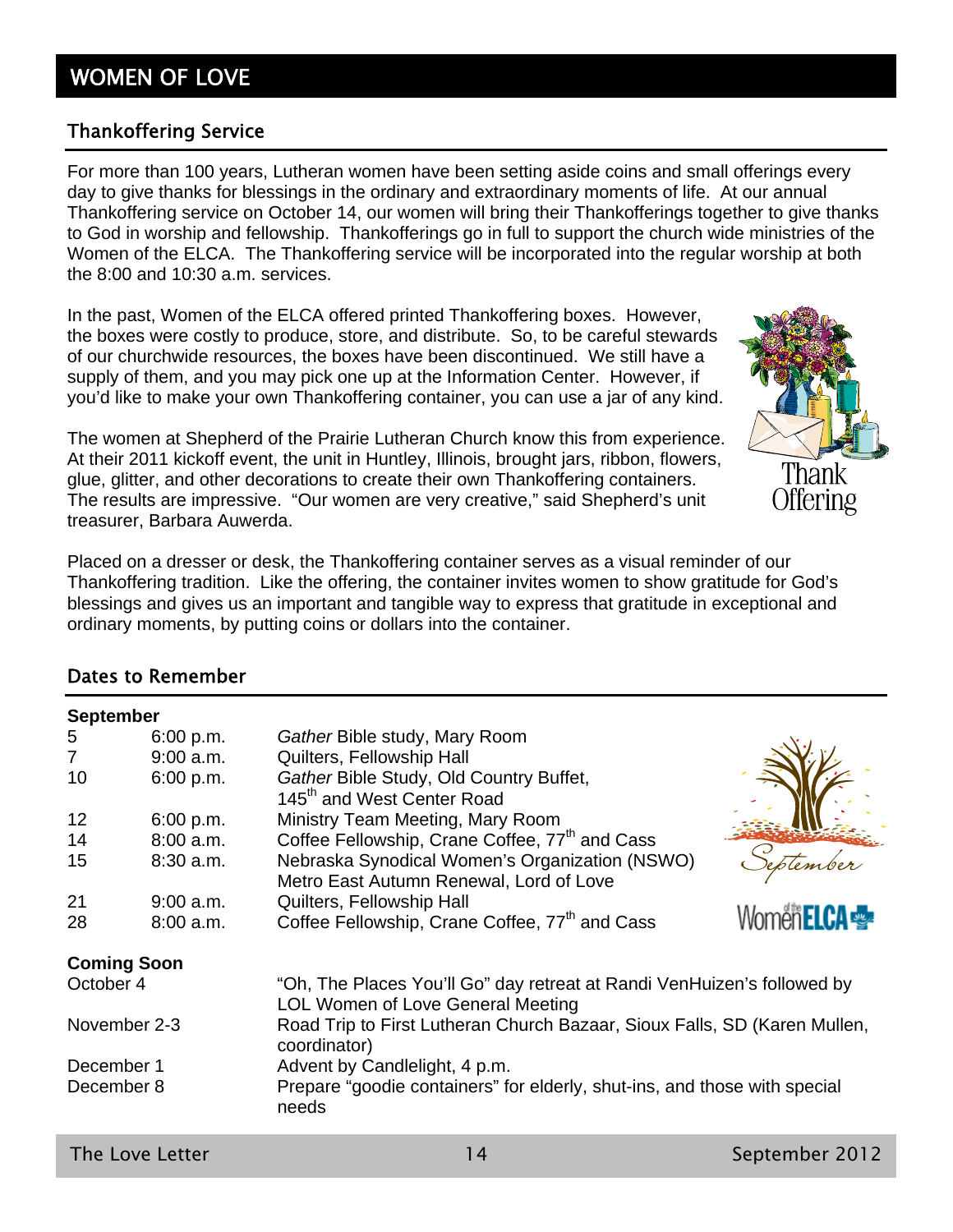## In Our Prayers

Diana Baker (friend of the Thoms) Dick Bell

James Cantrell (uncle of Gwen Edwards) Michael Crow (friend of the Egrs) Claire Foral (friend of Dave and Lisa Rieff) Mike Gillotte (neighbor of Bill and Karen Pickens) Nick Gehrig (grandson of the Schuchards) Jane Hawkins' brothers and nieces Marilyn Haworth (friend of Brenda Mac) Cathy Johnson (friend of Marilyn Thomsen) Cheryl Jones (friend of Nancy Shinrock) Dolores Jordan (aunt of Paula Foster) Jude Konvalina Jane Loquist (sister-in-law of Kristi Omar) Donna Lueders (mother of Dave Lueders) Lisa Lueders (sister-in-law of Dave Lueders) Alice Mainwaring (sister of Pauline Shaffer) Marj Mahler (mother of Jane Hawkins) Debbie Michalak (co-worker of Jackie Combes) Ardis Mickelson (mother of Shawn Lorenzen and Heather VanArsdale) John Patrick Nicholson (friend of the Novaks)

David Pippin (nephew of Lynda McGraw)

Marilyn Sanders (aunt of Deb Lund) Isaac Schroeder (infant son of Clay and Kelly) Ron and Brenda Thom Marilyn Thomsen Audrey Wapelhorst (niece of Brenda Mac) Ted Whitfield (former co-worker of Brian Shinrock) Jeff Wise (friend of the Thoms)

Those deployed around the world: Kelvin Andrew Briggs Terry Duke Jesse Kinney

Children waiting to be adopted & those seeking to adopt Men's servant ministry Stephen Ministers and their care receivers Those seeking employment Those who mourn



If you would like to add a name to the In Our Prayers section of *The Love Letter*, please contact the office at 402.493.2946, send an email to marylou@lord-of-love.org, or fill out a prayer request note available in the narthex and place it in the basket. **Please help keep this list current by informing us when a name can be removed.** Thanks!

#### Love Notes

Dear Lord of Love congregation,

My heartfelt thank you for all your prayers during surgery recovery and the months of chemotherapy. Surrounded by prayer and with excellent medical care, I just did whatever I was told to do with a feeling of great confidence in the results.

Sincerely, Phyllis Strasser